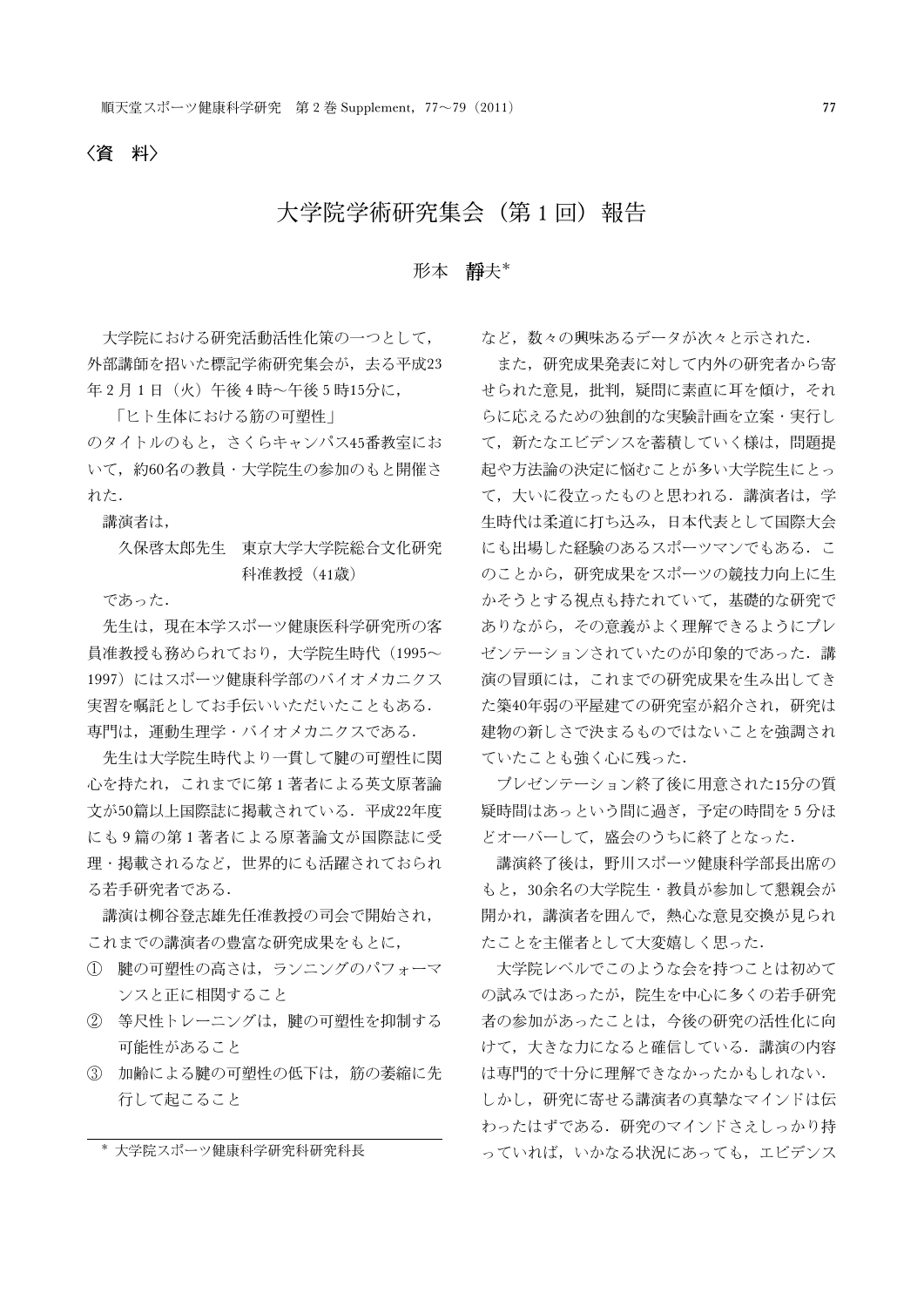の蓄積を目指した研究ができることも理解できたと 思われる. 若手のこれからに大いに期待したい. 最 後に,今回の講演の大もととなった先生の最近 6 年 間の研究業績や社会的活動,競技歴等を以下に披露 して報告を終えたい.

【久保啓太郎先生のプロフィール】

- (職)東京大学大学院総合文化研究科身体運動科学 研究室・准教授 順天堂大学スポーツ健康医科学研究所客員准 教授
- ○専門分野 運動生理学・バイオメカニクス
	- 各種トレーニング,成長および加齢が腱組織の 力学的特性に及ぼす影響
	- トレーニング,成長・加齢,不活動などによる 腱特性変化のメカニズムの解明
	- 腱組織の力学的特性が身体運動のパフォーマン スに及ぼす影響
	- 筋機能に及ぼす神経活動(筋の活動水準など) の影響

# 先生の最近6年間の研究業績 (第1著者の論文)

- (1) Kubo K, Yuki K, Ikebukuro T. Changes in bone alkaline phosphatase and procollagen type-1 C-peptide after static and dynamic exercises. Res Quart Exer Sport (in press)
- (2) Kubo K, Ikebukuro T, Yata H, Tomita M, Okada M. Morphological and mechanical properties of muscle and tendon in highly trained sprinters. J Appl Biomech (in press)
- (3) Kubo K, Tabata T, Ikebukuro T, Igarashi K, Yata H, Tsunoda N. Effects of mechanical properties of muscle and tendon on performance in long distance runners. Eur J Appl Physiol 110: 507-514, 2010.
- (4) Kubo K, Ikebukuro T. Effects of heating on blood volume and oxygen saturation of human Achilles tendon in vivo. Gazzetta Medica Italiana (in press)
- (5) Kubo K, Tabata T, Ikebukuro T, Igarashi K, Tsunoda N. A longitudinal assessment of running economy and

tendon properties in long distance runners. J Strength Cond Res 24: 1724-1731, 2010.

- (6) Kubo K, Ikebukuro T. Relationship between muscle fiber type and tendon properties in young males. Muscle & Nerve 42: 127-129, 2010.
- Kubo K, Yajima H, Takayama M, Ikebukuro T, Mizoguchi H, Takakura N. Effects of acupuncture and heating on blood volume and oxygen saturation of human Achilles tendon in vivo. Eur J Appl Physiol 109: 545550, 2010.
- (8) Kubo K, Ikebukuro T, Yata H, Tsunoda N, Kanehisa H. Effects of training on muscle and tendon in knee extensors and plantar flexors in vivo. J Appl Biomech 26: 316323, 2010.
- (9) Kubo K, Ikebukuro T, Yata H, Tsunoda N, Kanehisa H. Time course of changes in muscle and tendon properties during strength training and detraining. J Strength Cond Res 24: 322-331, 2010.
- Kubo K, Ikebukuro T, Yaeshima K, Kanehisa H. Effects of different duration contractions on elasticity, blood volume, and oxygen saturation of human tendon in vivo. Eur J Appl Physiol 106: 445-455, 2009.
- (11) Kubo K, Ikebukuro T, Yaeshima K, Yata H, Tsunoda N, Kanehisa H. Effects of static and dynamic training on the stiffness and blood volume of tendon in vivo. J Appl Physiol 106: 412-417, 2009.
- Kubo K, Miyamoto M, Tanaka S, Maki A, Tsunoda N, Kanehisa H. Muscle and tendon properties during menstrual cycle. Int J Sports Med 30: 139-143, 2009.
- Kubo K, Ikebukuro T, Tsunoda N, Kanehisa H. Changes in oxygen consumption of human muscle and tendon following repeat muscle contractions. Eur J Appl Physiol 104: 859-866, 2008.
- Kubo K, Ikebukuro T, Tsunoda N, Kanehisa H. Noninvasive measures of blood volume and oxygen saturation of human Achilles tendon by red laser lights. Acta Physiol 193: 257-264, 2008.
- Kubo K, Ishida Y, Suzuki S, Komuro T, Shirasawa H, Ishiguro N, Shukutani Y, Tsunoda N, Kanehisa H, Fukunaga T. Effects of six months of walking training on lower limb muscle and tendon in elderly. Scand J Med Sci Sports 18: 31-39, 2008.
- Kubo K, Morimoto M, Komuro T, Yata H, Tsunoda N, Kanehisa H, Fukunaga T. Effects of plyometric and weight training on muscle-tendon complex and jump performance. Med Sci Sports Exer 39: 1801-1810, 2007.